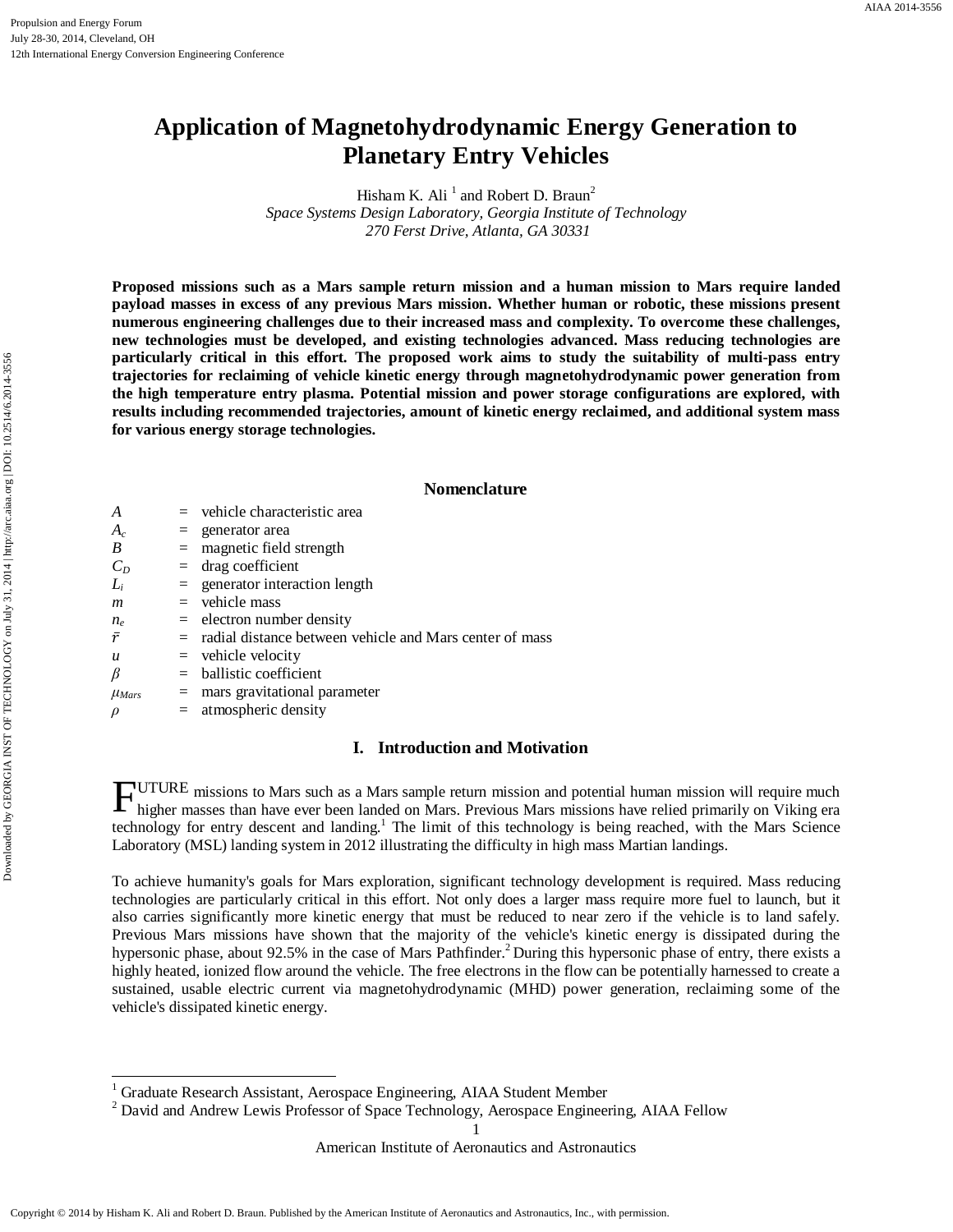MHD vehicle interaction for high speed aerospace applications has been studied since the dawn of the space race, with early theoretical studies dating back to the fifties and early sixties.<sup>3</sup> These studies focused primarily on the flow control applications possible with MHD interaction for purposes such as drag and peak heating modulation. At the time, such studies were limited by available technologies, as the magnetic coils needed to produce the necessary magnetic field were mass prohibitive. Since that time, however, dramatic advances in energy storage and magnetic field generation have been made, and in conjunction with a pressing need to reduce interplanetary launch masses, warrants additional investigation of the topic.

Previous research by Dr. Robert Moses at NASA's Langley Research Center indicates that MHD power generation can be a useful part of future Mars missions.<sup>4</sup> MHD power generation is supported by physics, and numerous power generation schemes have been proposed and studied.<sup>5</sup> Preliminary analysis based on the Mars Pathfinder mission entry trajectory suggests that 100MJ per square meter of electrode area could be generated.<sup>6</sup> However, strong magnetic fields on the order of 1T are required, as well as power equipment to store and handle the generated energy.

The proposed system consists of the following elements: modular MHD generator matrix, electrical current distribution unit, active thermal shield cooling and entry black out mitigation, autonomously powered subsystem for active cooling of temperature sensitive components, resistive load network for heat distribution, oxygen harvesting and separation unit, and rigid, thermo-resistant inflatable containers for oxygen or carbon dioxide storage. Together, these elements create the capability to simultaneously reduce heat shield thermal protection system requirements, reduce entry signal blackout, and generate oxygen for later use on the surface.

For a conventional internal MHD generator, the generated power is linear with ambient electron number density and quadratic with flow velocity. <sup>4</sup> Thus, for a given MHD generator configuration, increased velocity and electron number density will increase output power. The electron number density is primarily fed through aerodynamic heating of the atmosphere, and for a traditional direct entry trajectory is significant for a relatively short period time. For example, the aforementioned 92.5% of kinetic energy lost during the hypersonic phase occurs in less than 60s, presenting difficulties in implementing an energy storage system. It is estimated that for a Mars Pathfinder type space craft, about 14MJ of energy per  $m<sup>2</sup>$  of electrode area can be reclaimed during this period; however, this energy generation occurs over about 30s at a high rate of nearly 1 MW.4 If the energy storage device cannot accept power at this rate, then much of the energy will go to waste. Unfortunately, the ability of an energy storage device to accept energy at a high rate is coupled to its mass, making the direct entry trajectory unattractive for this case.<sup>8</sup>

One proposed alternative is to employ a multi-pass aerobraking entry trajectory to increase the time spent in the atmosphere and harvest energy at a more manageable rate.<sup>4</sup> The challenge of this approach lies in maintaining enough velocity to cause the atmosphere to ionize in order to raise the electron number density to suitable levels. It was found that seeding the flow with small amounts of alkali metals such as potassium or cesium dramatically increases electron number density at concentrations as low as 1%. <sup>5</sup> Seeding the flow while employing multi-pass trajectories would allow for sustained power generation for multiple orders of magnitude more time.

The concept of aerobraking for interplanetary missions has been studied for quite some time, with most initial focus on Mars and Venus.<sup>9</sup> Aerobraking has primarily been utilized for science payloads to assist in transferring the satellite from its hyperbolic interplanetary trajectory to its intended orbit around the target body. Notable missions to Mars that have employed aerobraking include the 1997 Mars Global Surveyor<sup>10</sup>, 2001 Mars Odyssey<sup>11</sup>, and 2006 Mars Reconnaissance Orbiter<sup>12</sup>. These aerobraking maneuvers lasted for significant amounts of time, with the maneuvers taking four months, three months, and five months respectively.

Aerobraking operations that have been studied for MHD power generation take place during significantly shorter periods of time on the order of hours. Previous work by Moses generated multi-pass entry, descent, and landing trajectories, termed E<sup>i</sup> DL, where *i* represents the number of atmospheric passes. These orbit cases were generated by assuming an entry velocity and vehicle mass and varying the system drag area.<sup>4</sup>

In the above case, varying the drag area produced 3, 7, and 11 pass entry paths spending 1881s, 4390s, and 7400s in the atmosphere respectively. The analysis was carried out for a 1000kg Mars Pathfinder class entry vehicle, and yielded an average of 500MJ per pass with a much lower energy generation rate. It is also claimed that future carbon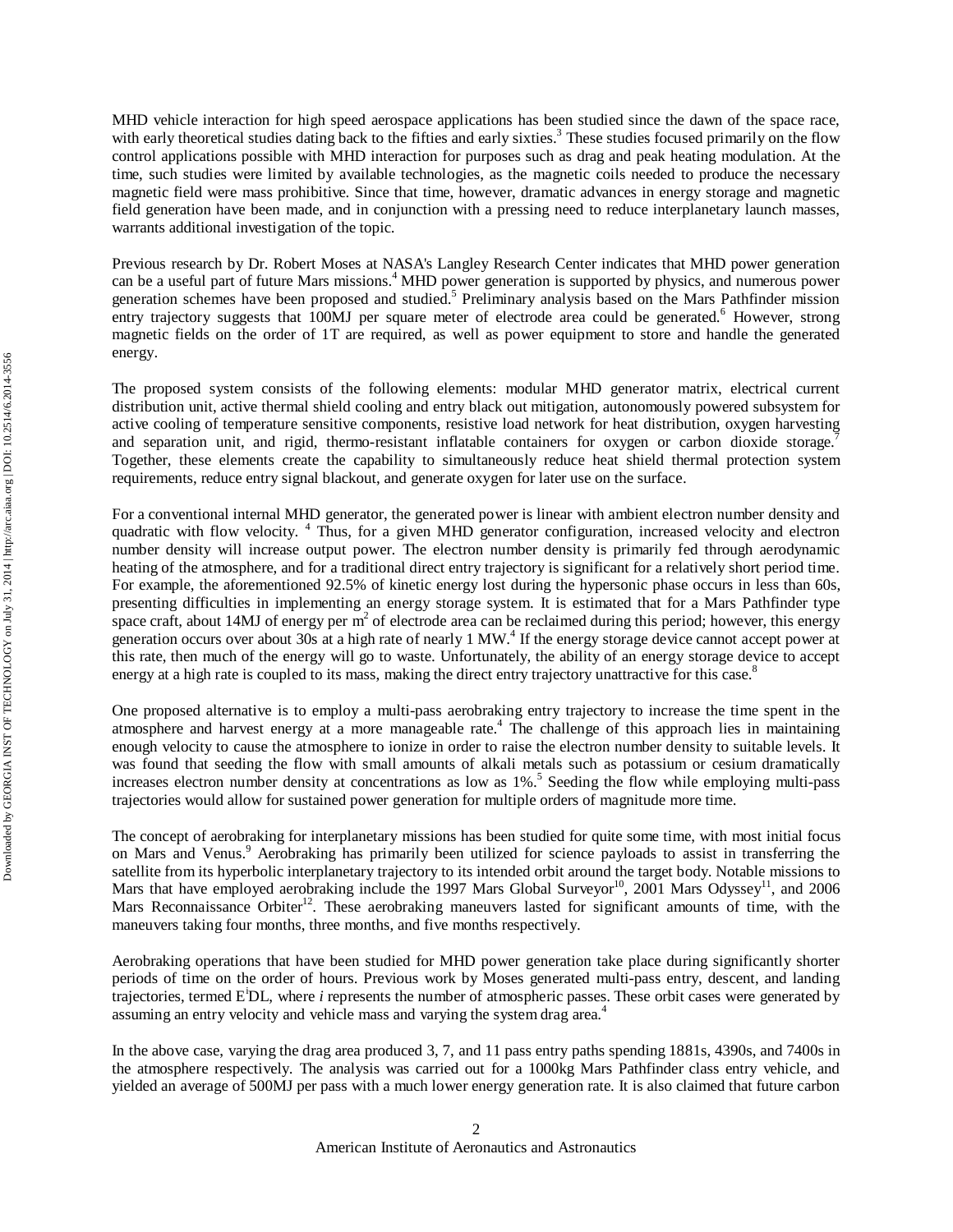nanotube based superconducting energy storage devices could store this energy with approximately 200 kg of added system mass, but without this technology, the additional mass requirement would become approximately 3000kg.<sup>4</sup>

It would be of great benefit to extend this analysis to various types of entrance vehicles, and also to attempt to control the number of atmospheric passes through only the initial position and velocity states at the Mars atmospheric boundary. In addition, energy advances in energy storage technologies since the publication of previous results warrants additional review. The contributions contained herein are an effort to achieve these goals. Specifically a model for total energy retained as a function of energy generation rate and amount, a dynamical model that would allow for simulation of multi-pass trajectories and seeded electron number densities, and finally, determination of total converted kinetic energy and additional system mass for various orbit cases, vehicle types, and energy storage technologies.

### **II. Relevant Background and Theoretical Approach**

#### **A. Determining the Power Available for MHD Energy Generation**

The total energy available via MHD energy generation is the integration of the power available for a MHD generator along a given trajectory. To actually calculate this power generation profile, it is necessary to identify the relevant physical interactions occurring along a given trajectory. These interactions are the gravitational interaction between planetary body and spacecraft, the aerodynamic interaction between planetary atmosphere and spacecraft, and the thermochemical interaction within the atmosphere as the spacecraft moves at supersonic speed. The superimposed effects of these three physical interactions will eventually allow for the definition of the position state, velocity state, and electron number density. These states define the total power that can be generated by MHD energy conversion. For a conventional internal MHD generator, the generated power behaves the following scaling law<sup>4</sup>

$$
P \propto n_e u^2 B^2 A_c L_i \tag{1}
$$

Where *P* is the generator power output,  $n_e$  is the ambient electron number density, *u* is the flow velocity, *B* is the magnetic field strength,  $A_c$  is the generator area, and  $L_i$  is the generator length. For the purposes of this analysis, the magnetic field strength will be assumed in all cases to be a constant 0.2 Tesla. The generator area will be assumed to be 1 square meter in all cases as well, with a characteristic length of 1 meter. As a result, the above scaling law can be reduced to a function of electron number density and velocity only.

The remaining tasks are to find the velocity and electron number density along the trajectory. The velocity can be calculated by defining the system dynamics and integrating to obtain position and velocity. Taking into account the gravitational and aerodynamic interaction, the Equation of motion for the system relative to the Martian center of mass can be written as

$$
\ddot{\vec{r}} = -\frac{\mu_{Mars}}{(\bar{r}\cdot\vec{r})^{3/2}}\bar{r} - \frac{\rho(\dot{\vec{r}}\cdot\dot{\vec{r}})}{2\beta}\hat{\vec{r}} \tag{2}
$$

where *ρ* is the atmospheric density, implicitly a function of altitude and calculated from a relevant Mars atmospheric model, and  $\beta$  is the ballistic coefficient of the entry vehicle, defined below as follows:

$$
\beta = \frac{m}{C_D A} \tag{3}
$$

where  $m$  is the entry vehicle mass,  $C_D$  is the entry vehicle drag coefficient, and  $A$  is the entry vehicle characteristic area. Since altitude is a function of position and  $\beta$  is constant for a given entry vehicle, Equation 2 is now a system of differential Equations as functions of position and velocity. These Equations can be numerically integrated using a tool such as MATLAB's ode45 to give the position and velocity states as a function of time.

To calculate the electron number density, the atmospheric composition after passing through a shock wave must be calculated. Since the ambient density, pressure, and temperature can be calculated as functions of altitude, and Martian atmospheric species composition is known and assumed to be constant, the addition of velocity fully

American Institute of Aeronautics and Astronautics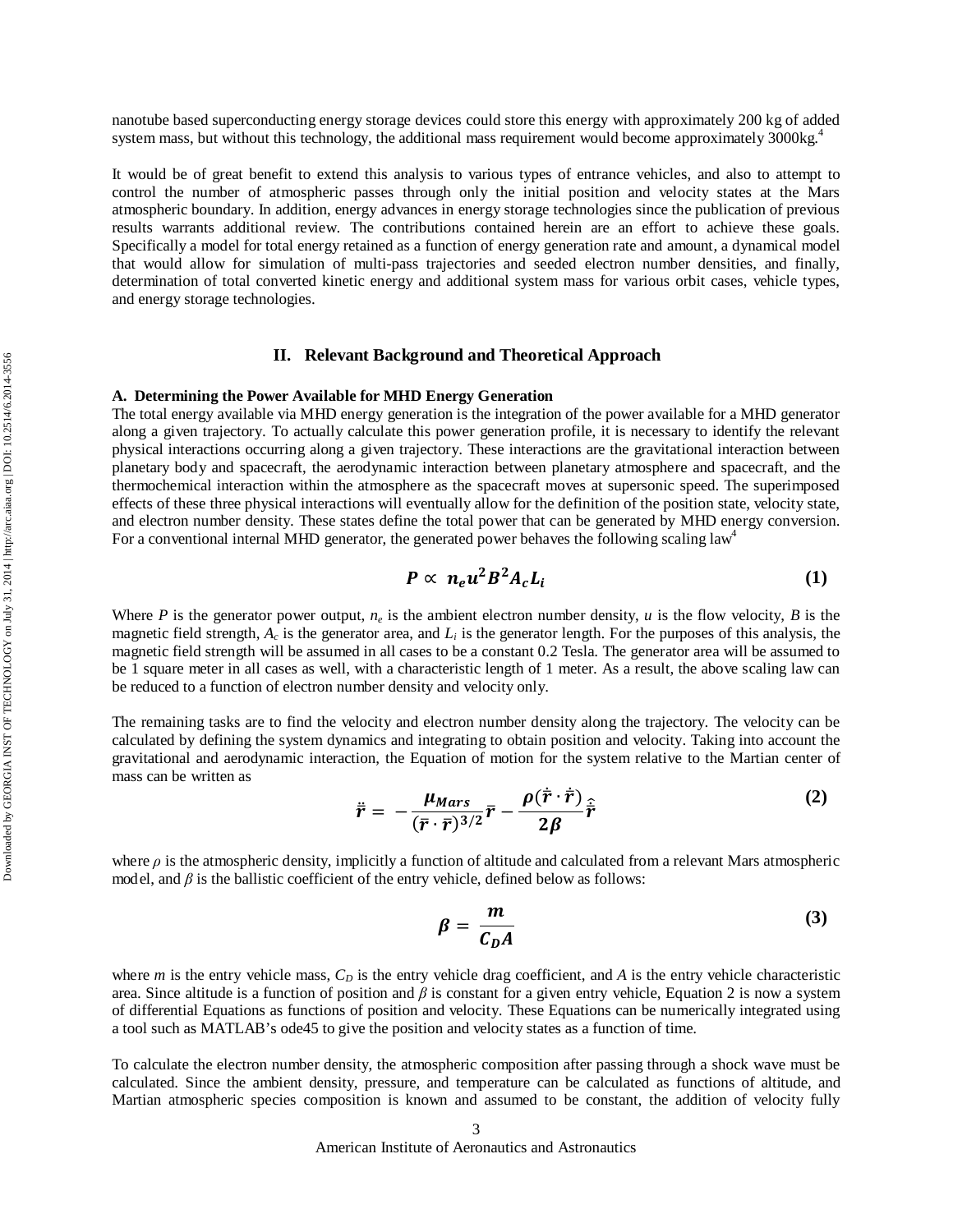specifies the post shock state. A chemical equilibrium solver, in this case NASA's Chemical Equilibrium and Applications (CEA) code, is then used to calculate the post shock state.<sup>13</sup>

Martian atmospheric constituents in order of relative abundance are  $CO_2$  at 95.9%, Ar at 2.0%, N<sub>2</sub> at 1.9%, O<sub>2</sub> at 0.14%, and CO at 0.06%.<sup>14</sup> Post shock species include: Ar, C, N, O, C<sub>2</sub>, N<sub>2</sub>, O<sub>2</sub>, CN, CO, NO, CO<sub>2</sub>, NCO, Ar<sup>+</sup>, C<sup>+</sup>,  $C2^+$ , N<sup>+</sup>, N<sub>2</sub><sup>+</sup>, O<sup>+</sup>, O2<sup>+</sup>, CN<sup>+</sup>, CO<sup>+</sup>, NO<sup>+</sup>, and e<sup>-</sup>. Since an equilibrium solver is being used, the particular chemical reaction mechanism by which these processes occur are not needed. Only the initial species, final species, initial atmospheric properties, and velocity are needed. Using these data in conjunction with the atmospheric properties as a function of altitude, the post shock temperature, pressure, and species composition can be calculated as a function of velocity.

Once the species composition, temperature, and pressure are known, the equilibrium electron number density is calculated using the post shock density, molecular weight, and electron mole fraction. Equilibrium electron number density is strongly dependent on the post shock temperature, and the standard Mars atmospheric constituents fail to yield sufficient electron number density for MHD energy generation below velocities of 5 km/s. However, previous work indicates that seeding the flow with a small amount of easily ionizable species such as alkali metals can boost the electron number density. For example seeding the flow in the vicinity of the MHD Generator with 1% potassium by mass results in multiple order of magnitude increases in electron number density.<sup>5</sup> Results for 1% potassium seeded electron number density as a function of vehicle velocity and altitude are presented below as Figure 1



**Figure 1. Seeded electron number density (#/m3 ) as a function of Mars altitude and vehicle velocity.**

After the numerical integration has been done to calculate the trajectory and obtain the velocity and altitude, the electron number density at each point in the trajectory is calculated using the method described above. Then, the power generated can be calculated for each point, giving a power vs. time curve that defines the amount of energy available for that trajectory. This curve is then ready for analysis by the electrical energy storage system model.

#### **B. Electrical Energy Storage Systems**

Electrical energy storage systems are extremely diverse in their mechanisms and applications. These systems can be mechanical, chemical, and electrodynamic in mechanism, while others still are combinations of these elements. Applications for electrical energy storage systems range from mobile devices to large water retention ponds capable of powering entire cities for long periods of time.<sup>16</sup> With such a diversity in mechanisms and applications, appropriate performance objectives upon which to evaluate electrical energy storage systems are challenging to develop. This problem is particularly troublesome for systems under development that may have an ill-defined application profile.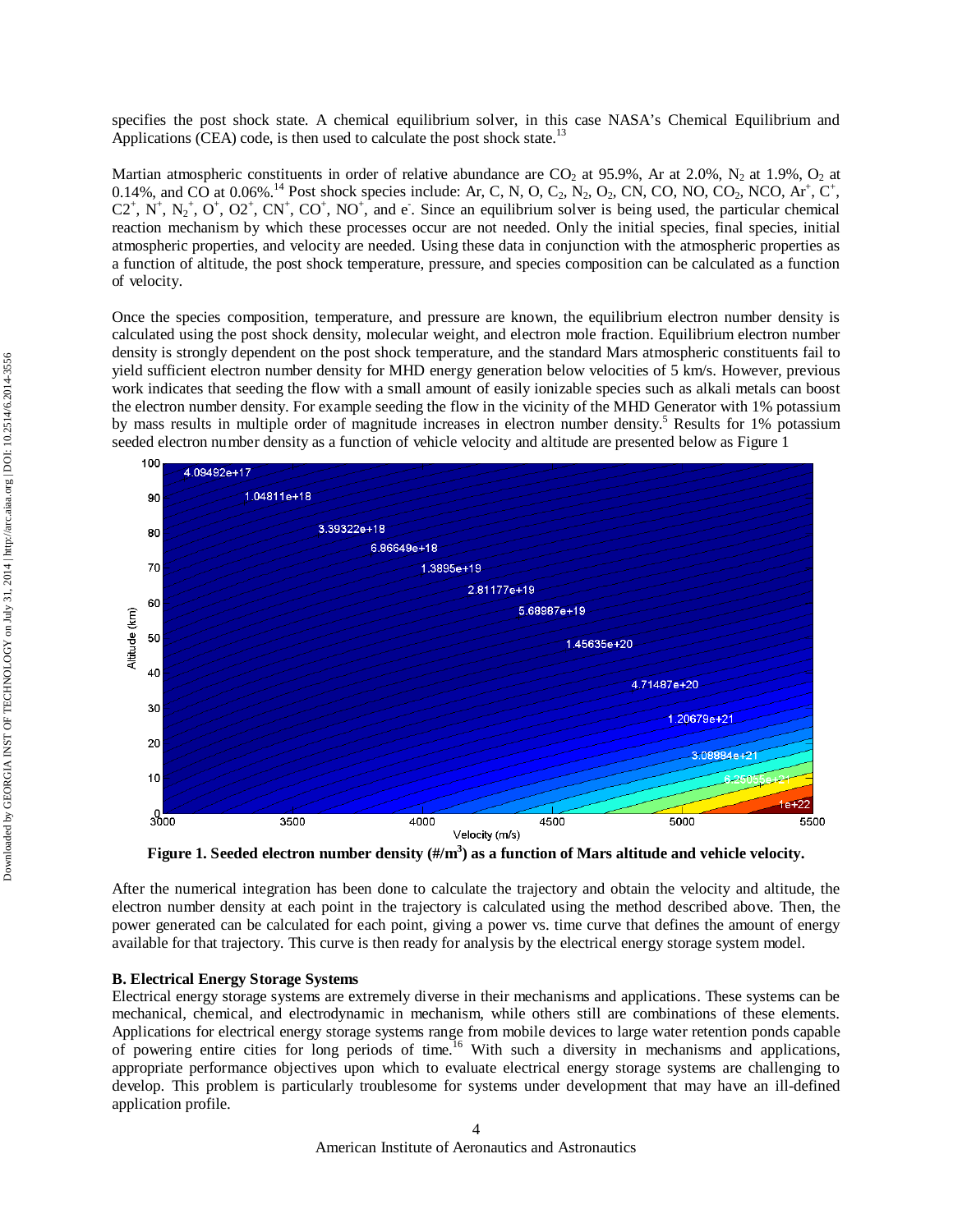Examples of common electrical energy storage system performance parameters include mass, endurance, power capacity, longevity, and heat generation. For example, while longevity as measured by charge and discharge cycles may be an issue for chemical electrical energy storage systems such as batteries, it may not be an issue for physically based energy storage systems such as pumped hydroelectric storage. However, batteries have a clear advantage in mobility and mass, while pumped hydroelectric storage is suitable for static mass unconstrained situations such as municipal power generation.<sup>16</sup>

Thus, if one is to properly model a given energy storage system's performance, much effort must first be expended to properly define and identify parameters most important to a particular application. The application being presently considered is a flight application, and thus mass is expected to play an extremely important role in the performance of such an energy storage system. In addition, although electrical energy storage system parameters such as longevity and heat generation are important, the assessment of their impact requires detailed system design information that is outside the scope of this analysis and typically not known without precise knowledge of the energy usage loads and flight system geometry. The total amount of electrical energy generated will allow for estimation of the size of energy storage device needed; however, as mentioned earlier the electrical energy generation for this application may occur at a relatively high rate that will place requirements on system power capacity as well. $16$ 

Thus, for the purposes of this analysis, total energy system mass is determined to be the most important parameter. If some total amount of energy is to be generated at a certain rate, mass and energy requirements can be calculated. Both total energy storage capacity and discharge power capacity for an electrical energy storage system can be related to system mass by defining mass specific versions of each of these properties. Typical units are watt hours per kg and watts per kg for specific energy storage and power discharge capacity. Although electrical energy storage systems for a given type may vary in their values for the aforementioned parameters, there is typically a range for each parameter that is considered appropriate for a given technology. These values are determined experimentally and continually evolve as new developments in energy storage techniques come to fruition. These ranges can be used to define a best, average, and worst case scenario for a given technology.

As mentioned earlier, there are large a number of electrical energy storage systems in use; however, given the present flight application, there are a smaller number of energy storage systems that are appropriate. The electrical energy storage systems categories that will be considered in this analysis are batteries, capacitors, and miscellaneous devices such as flywheels and super conducting magnetic energy storage.

Batteries are used in a variety of both static and mobile situations, with applications ranging from low to high power. They involve some sort of chemical reaction, that when activated generates electricity. Although the bulk system performance for a battery is a function of complex multi-step reactions in reality, the performance as measured by power and energy density can be abstracted to a rough function of mass. Batteries under consideration are chosen as being representative, though not exhaustive, of the rechargeable technologies available and listed in order of age include lead acid, nickel cadmium, and lithium ion. Each of these systems has a characteristic performance, proven robustness, and longevity that makes them representative of the category from a performance analysis perspective.

Capacitors are another electrical energy storage system type that has the potential for portability, but unlike batteries, they store their energy in an electrical field generated internally. They can thus be said to have an electrodynamic energy storage mechanism. Capacitors as typically seen in consumer electronics are electrolytic capacitors, consisting of two metal plates a certain distance apart filled with a dielectric material. They can be made to withstand extremely high voltage and energy storage rates, but their specific total energy storage capacity is usually poor. Recently, new types of capacitors that do not involve conventional dielectrics, but instead achieve much higher capacitance through separation of charge along extremely short distances or electrochemical reactions. These capacitors, termed super or ultracapacitors, have energy charge and discharge rates comparable to conventional capacitors, but have much higher specific energy values. The performance ranges for both types are distinct, and together these ranges serve as useful characterizations for the technology.

Other electrical energy storage systems are considered in this analysis. Some of these systems are exotic in nature and are quite new. One example is superconducting magnetic energy storage. In this storage technique, the resistance less property of a superconducting material is used to facilitate an extremely high loop current that results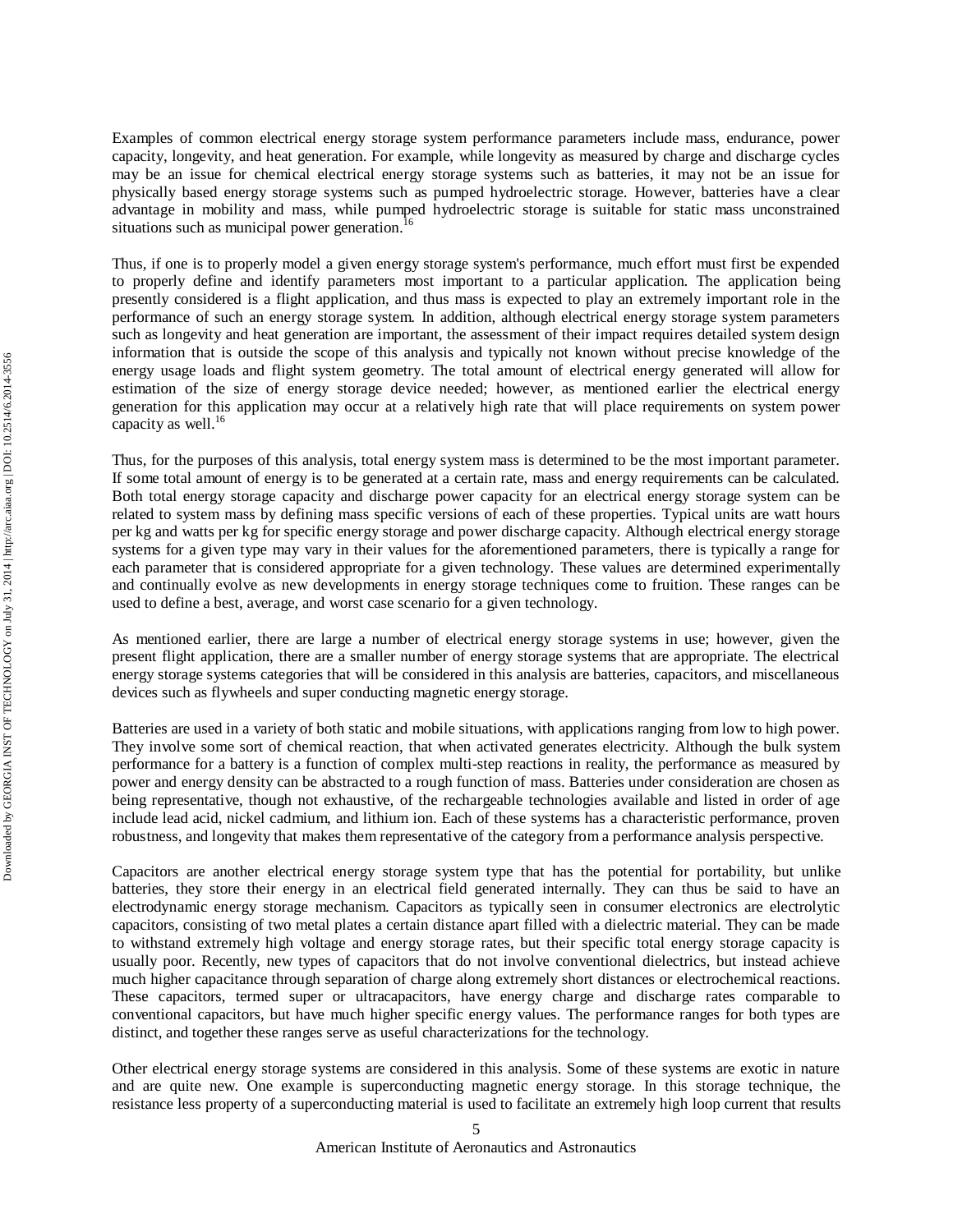in a dense magnetic field. This magnetic field stores the electrical energy. Due to their superconductivity, such systems have very high power discharge and charge rates, and acceptable energy storage density. Disadvantages, however, include the cryogenics usually necessary to achieve superconductivity, the effect of the strong magnetic field on neighboring electronics, and overall system weight. Super conducting magnetic energy storage system performance may be enhanced by exploiting superconductivity of carbon nanotubes, reducing system weight while increasing specific energy and power capability.<sup>17</sup> Another type of electrical energy storage system considered is a flywheel based system, where electrical energy is stored mechanically, typically with the assistance of magnetic bearings. Such a system can store a relatively large amount of energy with minimal thermal loss and high discharge rates when needed. This system may also have additional effects on flight vehicles with regards to stability and control owing to the large rotating mass.

In summary, electrical energy storage systems performance can be represented as mass specific energy and discharge power capacity. For the present application of power generation and energy storage, charge power capacity and discharge power capacity are assumed to be roughly equal, simplifying the analysis. One way in which to visualize the performance of these systems is to plot the specific power vs. the specific energy storage capacity. Such a plot is termed a Ragone plot and is very useful for selecting power systems. For the application being considered, good choices generally lie to the top right of the chart, while poorer choices lie to the bottom left. A Ragone plot generated from industry data for the energy storage devices being considered is presented below as Figure 2.



**Figure 2. Ragone plot for electrical energy storage systems under consideration.**

The plot presented above includes highlights of best and worst case scenarios, as represented by the red and blue dots respectively. These values do not necessarily represent any real device in particular, rather only the limits of a particular technology. This plot gives the necessary information to calculate the electrical energy storage system mass for a power vs. time profile.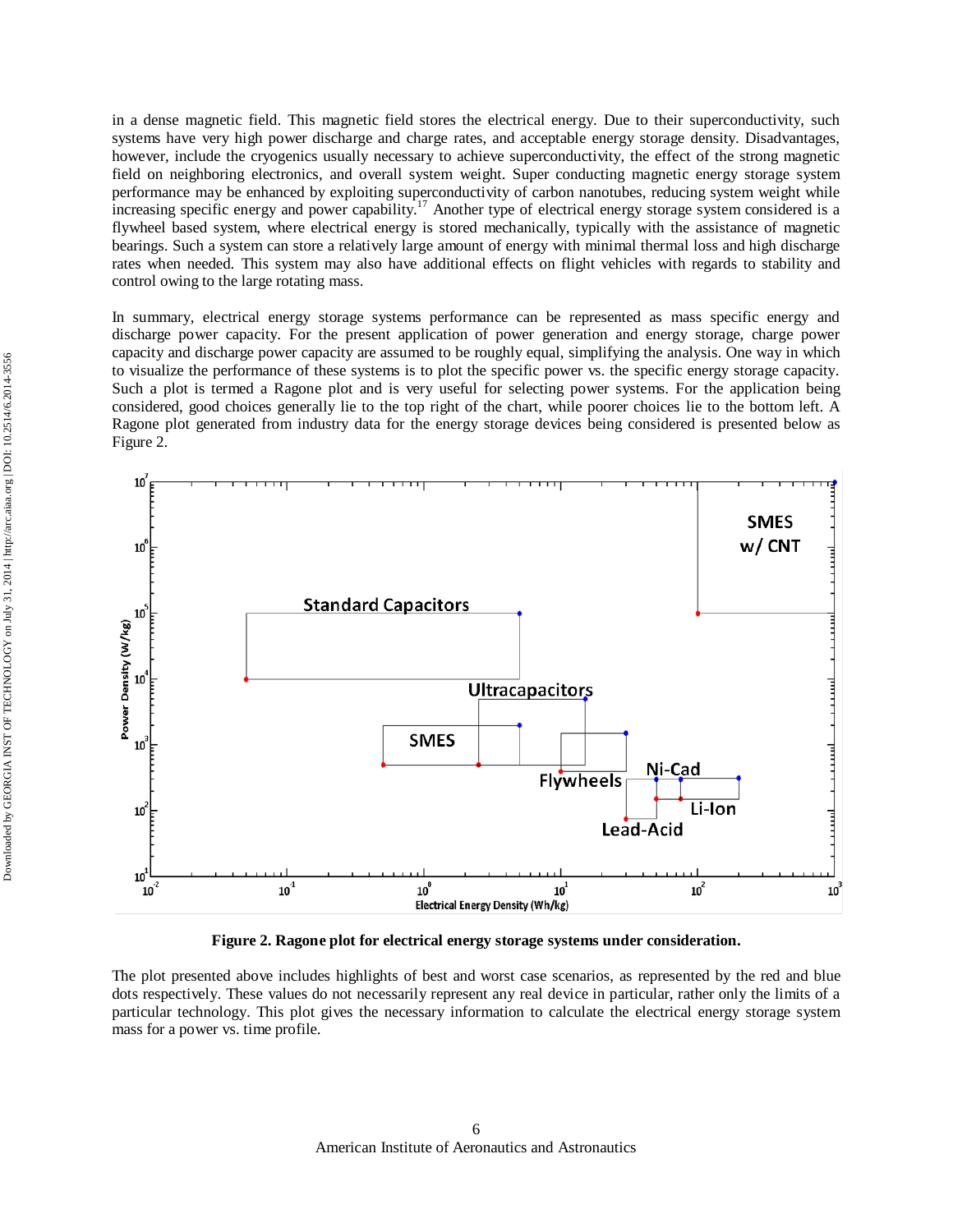## **III. Methodology and Experimental Design**

## **A. Dynamical Model Implementation and Power Profile Construction**

The aforementioned approach is implemented numerically in MATLAB. The temperature and pressure are written as simple functions of altitude based on relevant Mars atmospheric data, with temperature following a linear profile and pressure following an exponential one. The Martian atmospheric composition is known to be relatively constant with altitude<sup>14</sup> and in conjunction with the ideal gas law allows for the calculation of the density variation with altitude as well. The specification of the ambient temperature, pressure, composition, density completes all relevant Martian atmospheric inputs into the model.

With the relevant Martian atmospheric conditions specified, the dynamical model described in Equation 2 is implemented in MATLAB using the ode45 integration function. Given initial conditions, the model calculates the position and velocity states as functions of time until the spacecraft's trajectory intersects with the Martian surface. In addition, the model is also set up to record and count each instance in which the spacecraft exits or leaves the Martian atmospheric boundary, taken in this case as an altitude of 100km. This tabulation is important in effectively determining the number of complete orbits made during a multi-pass entry trajectories as well as determining the total time spent in the atmosphere.

|                                 | -----------                     |                        |                         |  |  |  |  |  |
|---------------------------------|---------------------------------|------------------------|-------------------------|--|--|--|--|--|
| <b>Property</b>                 | Moses Test Vehicle <sup>4</sup> | <b>Mars Pathfinder</b> | <b>Mars Science Lab</b> |  |  |  |  |  |
| Mass (kg)                       | 1000                            | 582                    | 2800                    |  |  |  |  |  |
| └D                              | 0.40                            | 0.40                   | 0.67                    |  |  |  |  |  |
| $A(m^2)$                        | 7.00                            | 5.52                   | 16.6                    |  |  |  |  |  |
| $\beta$ (kg/m <sup>2</sup> )    | 357                             | 264                    | 252                     |  |  |  |  |  |
| $V_{\text{entry}}(\text{km/s})$ | 5.00                            | 5.00                   | 5.00                    |  |  |  |  |  |

**Table 1 Test Vehicle Configurations**

The test vehicle configurations considered in this analysis are presented above as Table 1. For each configuration, the initial altitude and velocity was 100 km and 5 km/s respectively, and multi-pass entry trajectories were found experimentally by varying the initial flight path angle and using the aforementioned model to determine the number of passes and the total time in atmosphere. The result was a series of entry trajectories for each configuration, with number of passes ranging from two to ten. The initial conditions for these trajectories are presented below as Table 2.

| Number of     |                               | <b>Moses Test Vehicle</b> |                                    | <b>Mars Pathfinder</b> | <b>Mars Science Lab</b>    |               |
|---------------|-------------------------------|---------------------------|------------------------------------|------------------------|----------------------------|---------------|
| Complete      |                               | Time in                   | $\gamma_{\text{entry}}(^\text{o})$ | Time in                | $\gamma_{\text{entry}}(°)$ | Time in       |
| <b>Passes</b> | $\gamma_{\text{entry}}(^{0})$ | Atmosphere(s)             |                                    | Atmosphere(s)          |                            | Atmosphere(s) |
| $\mathbf{2}$  | $-5.50$                       | 1350                      | $-5.10$                            | 1313                   | $-5.00$                    | 1321          |
| 4             | $-4.65$                       | 2017                      | $-4.20$                            | <b>1900</b>            | $-4.10$                    | 1888          |
| 6             | $-4.05$                       | 2549                      | $-3.55$                            | 2346                   | $-3.50$                    | 2309          |
| 8             | $-3.60$                       | 2965                      | $-3.05$                            | 2676                   | $-2.95$                    | 2626          |
| 10            | $-3.20$                       | 3312                      | $-2.70$                            | 2961                   | $-2.55$                    | 2852          |

**Table 2 Initial Conditions for Each Test Vehicle Configuration at 100 km Altitude and 5 km/s Velocity**

Each initial condition specifies the position and velocity states throughout the corresponding trajectory, giving the altitude and speed at each point. The electron number density is calculated using NASA's CEA code to solve the post shock thermochemistry problem. Inputs are the freestream velocity, atmospheric composition, seed particle amount, and ambient atmospheric pressure and temperature. The atmospheric composition is as noted previously, and the seed particle is left as 1% mass fraction potassium as indicated in previous studies.<sup>4</sup> The ambient pressure and temperature can be generalized as functions of altitude, such that the electron number density is essentially a function of altitude and velocity only. In order to expedite computation for multiple runs, a lookup table for electron number density as a function of altitude and velocity is generated, with altitude varying from 0 to 100 km in 1km increments and velocity varying from 3000 – 5500 m/s in 100 m/s increments. These values cover the range of conditions and velocities suitable to MHD energy generation<sup>4</sup>, with final electron number density linearly interpolated based on the Table values.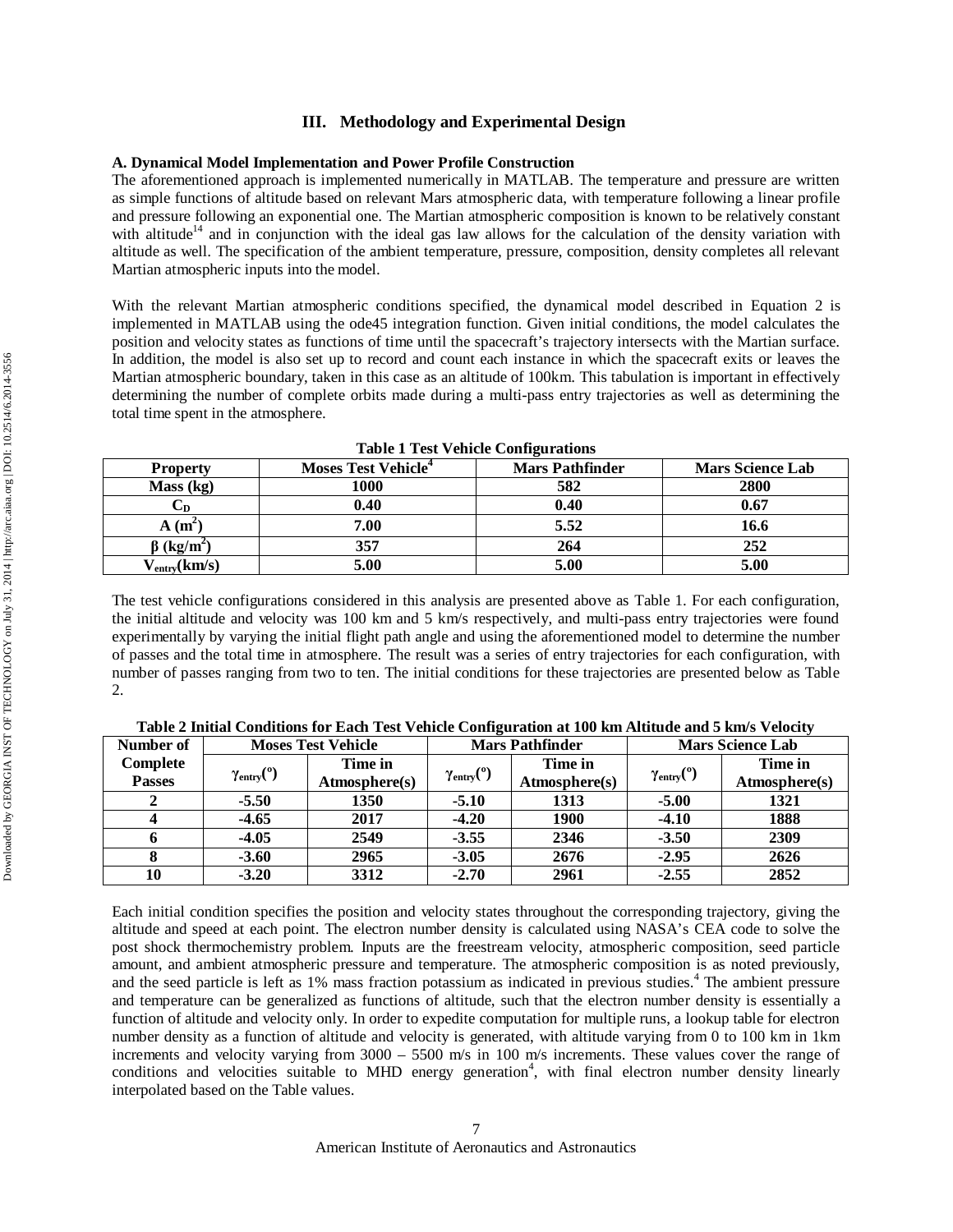## **B. Electrical Energy Storage System Performance Model**

A model has been created that calculates the electrical energy storage system mass for a given power generation profile and energy storage system type. It does so by integrating the power generation vs. time profile curve to calculate the total energy available for storage while also noting the peak energy generation power. As shown in Figure 2, both power and energy requirements define energy storage system mass. Thus, there are two possibilities, power capacity driven mass, and energy generation driven mass. Both approaches must be taken, and the final stored energy is assessed relative to the initial amount of energy. From the system mass and relative energy conversion metrics, an educated assessment can be made with regards to what energy storage system mass is most advantageous for a given technology. The numerical values for Figure 1 are summarized below as Table 3

| <b>EES</b> System      | Minimum Wh/kg | <b>Maximum Wh/kg</b> | Minimum W/kg | Maximum W/kg |  |  |  |
|------------------------|---------------|----------------------|--------------|--------------|--|--|--|
| <b>Lead Acid</b>       | 30            | 50                   | 75           | 300          |  |  |  |
| <b>Nickel Cadmium</b>  | 50            | 75                   | 150          | 300          |  |  |  |
| <b>Lithium Ion</b>     | 75            | 200                  | 150          | 315          |  |  |  |
| <b>Capacitors</b>      | 0.05          |                      | 10,000       | 100,000      |  |  |  |
| <b>Ultracapacitors</b> | $2.5\,$       | 15                   | 500          | 5,000        |  |  |  |
| <b>SMES</b>            | 0.5           |                      | 500          | 2,000        |  |  |  |
| <b>SMES w/ CNT</b>     | 100           | 1,000                | 100,000      | 10,000,000   |  |  |  |
| <b>Flywheels</b>       | 10            | 30                   | 400          | 1,500        |  |  |  |

**Table 3 Electrical Energy Storage System Performance Data**

The minimum and maximum pairs in Table 3 above define worst and best cases respectively. In addition, an average case can be generated that is exactly between the two. The result is three distinct performance cases for each technology, and is selectable within the model by the user. The end result is to generate values for power and energy density given selections for energy storage system type and performance scenario. These processes are described below as Figure 3.



**Figure 3. Electrical energy storage system model flowchart.**

As shown in Figure 3, there are two approaches to finding energy storage system mass. The first approach is simpler and involves defining system power capacity as equal to the maximum energy generation rate from the given power profile. Dividing this system power capacity by the specific power capacity for the technology under consideration results in the system mass. Total stored energy is calculated by multiplying this mass by the specific energy capacity of the technology under consideration, and this value is compared with the total energy available. Depending on the technology, this approach may generate a very high or very low mass and very high or very low percent available energy stored.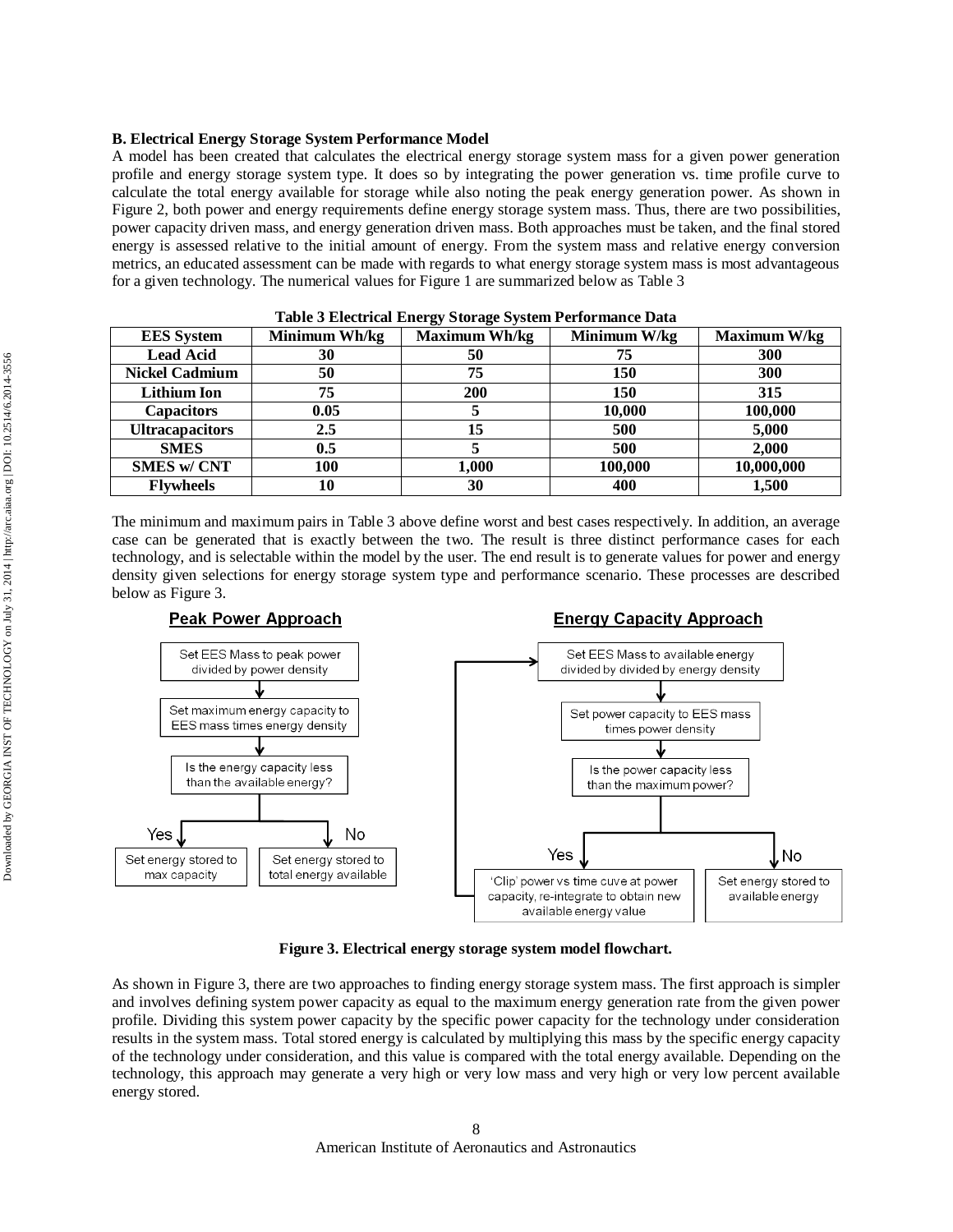The second approach is somewhat more complicated and involves using the total available energy to drive system mass. An initial guess for the system mass is set by dividing total available energy by specific energy capacity for the technology in question. This initial guess for system mass is then used to calculate the power capacity of this system. If the power capacity is above the maximum power for the power profile, no further action is taken, otherwise, the power generation profile must be 'clipped' at the maximum power capacity rate for the system. Thus, a new power profile curve and associated total energy is generated, requiring that the initial guess for the mass be modified. This process must be completed iteratively until a converged value for energy storage mass is found. At the completion of the process, the final mass determines the amount of energy stored, and it can be compared with the original amount of energy available from the power generation profile.

At the conclusion of this process, the model outputs the system mass and converted energy using both approaches in addition to the total energy available for conversion. Different technologies may result in one or the other approach being better than the other. For this analysis, the highest percent energy retained is chosen. Finally, there is an option to limit the total energy storage system mass to come predefined value, taken as 10% for this analysis.

A sample power generation profile for the Moses Entry Vehicle direct entry case from previous work by Moses at NASA's Langley Research Center is presented below as Figure 4.



Analysis of the aforementioned power profile assuming no constraints on energy storage mass and average

performance for each energy storage technology yields the mass data given in Table 4 below

| <b>EES Technology</b> | Mass (kg) | <b>Calculation Method</b> |
|-----------------------|-----------|---------------------------|
| Li-Ion                | 3368      | <b>Peak Power</b>         |
| <b>Lead Acid</b>      | 4176      | <b>Peak Power</b>         |
| <b>NiCad</b>          | 3480      | <b>Peak Power</b>         |
| Capacitor             | 1551      | <b>Max Energy</b>         |
| <b>Ultracapacitor</b> | 447.5     | <b>Max Energy</b>         |
| <b>SMES</b>           | 1424      | <b>Max Energy</b>         |
| <b>SMES w/ CNT</b>    | 7.120     | <b>Max Energy</b>         |
| <b>Flywheel</b>       | 824.2     | <b>Peak Power</b>         |

Many of the energy storage system masses in Table 4 are above the original vehicle mass of 1000kg. In many cases, the mass is very high due to the limited power capacity in comparison to the energy capacity or vice versa. Since the energy storage system mass is a function of only two parameters, power density and energy density, a surface plot of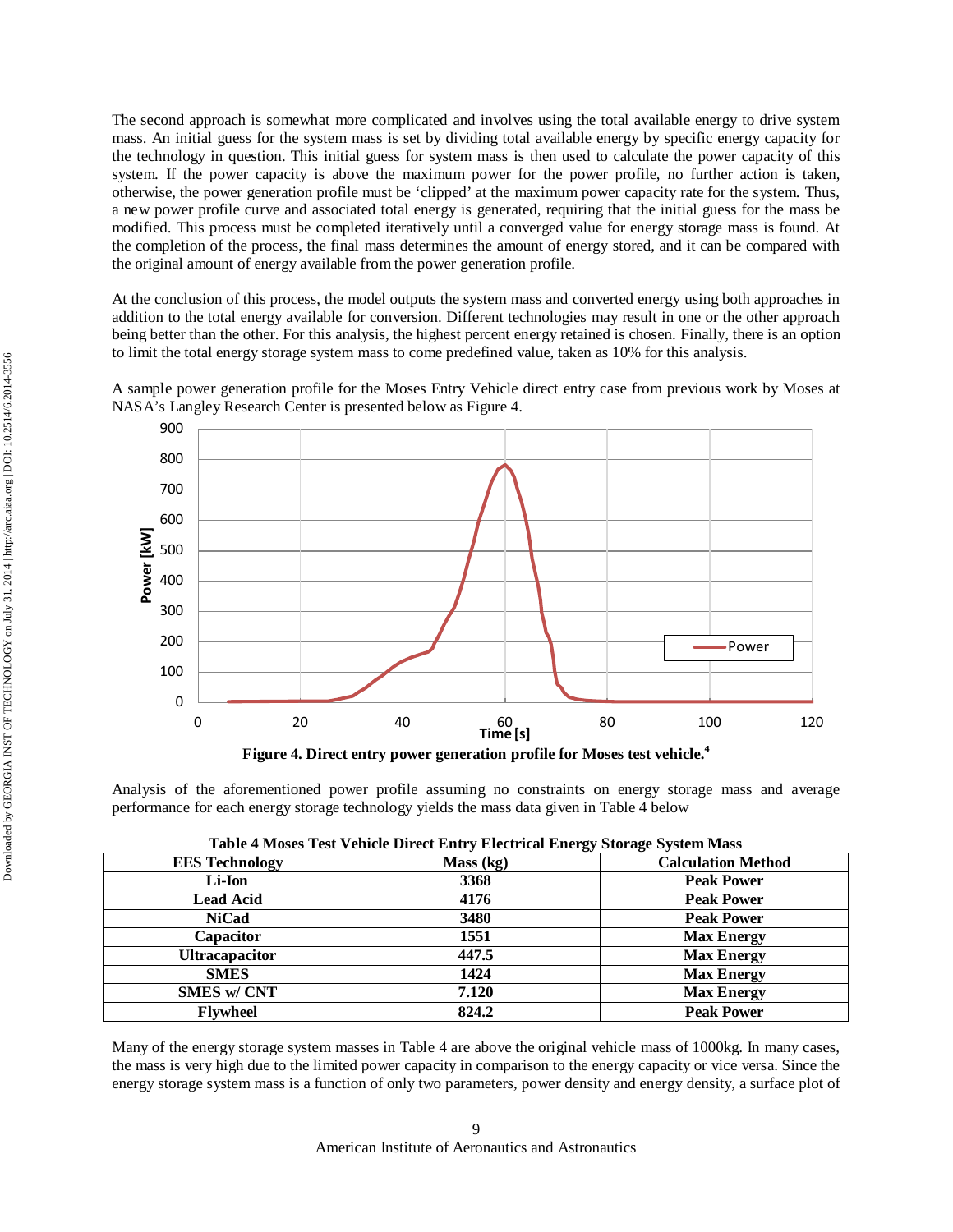the total energy stored while limiting mass to 10% of overall vehicle mass can be generated, given as Figure 5 below.



**Figure 5. Percent available energy stored for Moses test vehicle direct entry case, mass constrained to 100kg.**

As can be seen in Figure 5, the energy storage system is incapable of storing the available energy up to a certain point, marked with a data cursor. This point is of interest because it defines the minimum performance characteristics necessary for an energy storage system to satisfy a certain mass constraint and store all of the available energy without wasted storage capacity.

## **IV. Results and Discussion**

In the following analysis, results are presented for the three previously described vehicle configurations for a variety of passes. Tabulated values include the generated energy, minimum energy storage system performance required to fit within a 10% of vehicle mass envelope, and selected trajectories and associated unconstrained energy storage system masses for a variety of technologies. Tabulated values are presented below as Tables 5 through 7

|               | <b>Table 5 Moses Test Vehicle Results</b> |                      |                          |                      |                       |  |  |  |
|---------------|-------------------------------------------|----------------------|--------------------------|----------------------|-----------------------|--|--|--|
| <b>Passes</b> | Time in                                   | <b>Available</b>     | <b>Energy</b> / Pass     | <b>Minimum</b>       | <b>Minimum</b>        |  |  |  |
|               | Atmosphere (s)                            | <b>Energy</b>        | (MJ/m <sup>2</sup> Pass) | <b>Power Density</b> | <b>Energy Density</b> |  |  |  |
|               |                                           | (MJ/m <sup>2</sup> ) |                          | (W/kg)               | $(\mathbf{Wh/kg})$    |  |  |  |
|               | 1355.5                                    | 265.3                | 132.7                    | 8685.1               | 754.3                 |  |  |  |
| 4             | 2026.5                                    | 239.1                | 59.8                     | 4941.7               | 686.6                 |  |  |  |
| 6             | 2566.0                                    | 217.7                | 36.3                     | 3727.6               | 625.1                 |  |  |  |
| 8             | 2977.0                                    | 200.3                | 25.0                     | 2811.8               | 569.0                 |  |  |  |
| 10            | 3334.5                                    | 185.9                | 18.6                     | 2121.0               | 517.9                 |  |  |  |

| <b>Passes</b> | Time in        | Available            | <b>Energy / Pass</b>     | <b>Minimum</b>       | <b>Minimum</b>        |  |  |  |
|---------------|----------------|----------------------|--------------------------|----------------------|-----------------------|--|--|--|
|               | Atmosphere (s) | <b>Energy</b>        | (MJ/m <sup>2</sup> Pass) | <b>Power Density</b> | <b>Energy Density</b> |  |  |  |
|               |                | (MJ/m <sup>2</sup> ) |                          | (W/kg)               | (Wh/kg)               |  |  |  |
|               | 1315.6         | 187.1                | 93.5                     | 11514.0              | 910.3                 |  |  |  |
|               | 1903.7         | 164.6                | 41.1                     | 6551.3               | 828.6                 |  |  |  |
| o             | 2352.0         | 146.3                | 24.4                     | 4941.7               | 754.3                 |  |  |  |
|               | 2684.2         | 133.1                | 16.6                     | 3727.6               | 686.6                 |  |  |  |
| 10            | 2951.2         | 124.0                | 12.4                     | 2811.8               | 625.1                 |  |  |  |

## **Table 6 Mars Pathfinder Test Vehicle Results**

10

American Institute of Aeronautics and Astronautics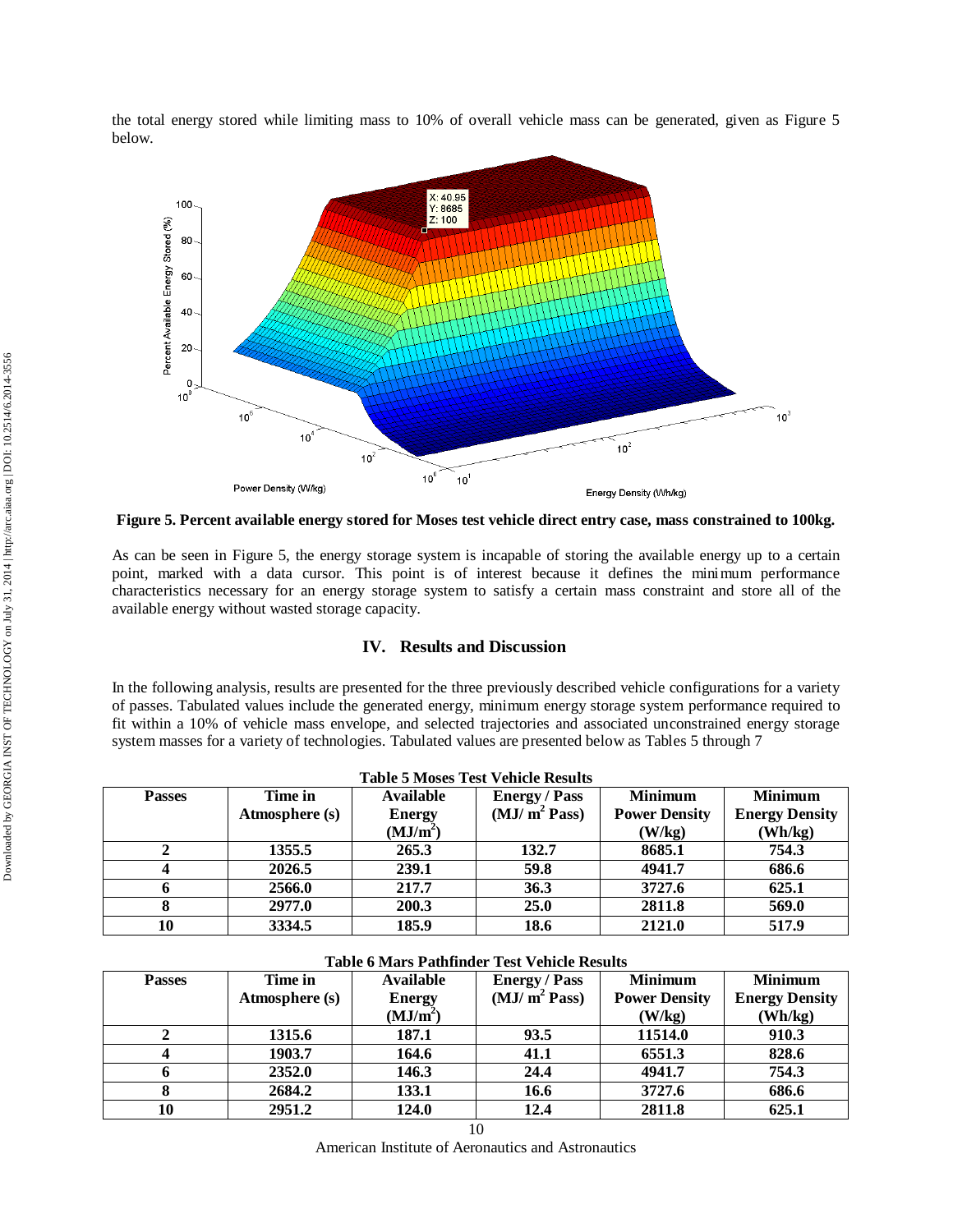| <b>Passes</b> | Time in        | Available            | <b>Energy / Pass</b>     | <b>Minimum</b>       | <b>Minimum</b>        |
|---------------|----------------|----------------------|--------------------------|----------------------|-----------------------|
|               | Atmosphere (s) | <b>Energy</b>        | (MJ/m <sup>2</sup> Pass) | <b>Power Density</b> | <b>Energy Density</b> |
|               |                | (MJ/m <sup>2</sup> ) |                          | (W/kg)               | (Wh/kg)               |
|               | 1328.9         | 176.1                | 88.1                     | 2121.0               | 184.2                 |
| 4             | 1898.5         | 154.3                | 38.6                     | 1206.8               | 167.7                 |
|               | 2310.5         | 137.8                | 23.0                     | 910.3                | 138.9                 |
| 8             | 2645.6         | 124.5                | 15.6                     | 686.6                | 126.5                 |
| 10            | 2751.1         | 115.5                | 11.6                     | 686.6                | 115.1                 |

**Table 7 Mars Science Laboratory Test Vehicle Results**

In examining Tables 5 through 7, a few interesting trends can be observed. For all three cases, the amount of energy available for MHD energy generation decreased when the number of passes through the atmosphere increased, despite an increase in the time in atmosphere. This drop in energy can be most directly attributed to the strong dependence of electron number density on velocity and altitude. For the higher pass cases, comparatively more time is spent at lower velocities, resulting in lower overall electron number densities and thus available energy.

However, although the higher pass cases result in lower available energy, the rate at which that energy is generated is much more amenable to conventional energy storage systems. For example, for the Mars Science Laboratory case, there is a significant difference in the minimum power and energy density required to store the energy in under 10% of initial vehicle mass, a factor of about 4 for power density and 1.5 for energy density as opposed to a factor of roughly 1.5 for available energy. From an energy perspective, this result is unsurprising due to what is essentially the same velocity change occurring over a longer period of time.

In addition, the highest available energy per  $m^2$  of generator area corresponded to the Moses test vehicle, which was also the vehicle configuration with the highest ballistic coefficient. The ballistic coefficient determines the rate at which the velocity decreases, and higher ballistic coefficients allow the vehicle to stay at higher velocities for longer during a multi-pass trajectory, resulting higher electron number densities and higher available power. The lowest ballistic coefficient vehicle, the Mars Science Laboratory, also had the lowest available energy, but it should be noted that this was also the vehicle with the most surface area available for MHD energy generation.

The ten pass cases seemed most amenable to current energy storage technologies, with the smallest power and energy density required to stay under 10% of initial vehicle mass. The existing or soon to exist energy storage technology masses for each of these cases, assuming average performance for each energy storage type, are presented below as Table 8.

| <b>EES</b> Technology | <b>Moses Test Vehicle</b> |                                     | <b>Mars Pathfinder</b> |                                     | <b>Mars Science Lab</b> |                                     |
|-----------------------|---------------------------|-------------------------------------|------------------------|-------------------------------------|-------------------------|-------------------------------------|
|                       | <b>Mass</b><br>(kg)       | <b>Calculation</b><br><b>Method</b> | Mass (kg)              | <b>Calculation</b><br><b>Method</b> | Mass (kg)               | <b>Calculation</b><br><b>Method</b> |
| Li-Ion                | 866                       | <b>Peak Power</b>                   | 671                    | <b>Peak Power</b>                   | 629                     | <b>Peak Power</b>                   |
| <b>Lead Acid</b>      | 1291                      | <b>Max Energy</b>                   | 861                    | <b>Max Energy</b>                   | 802                     | <b>Max Energy</b>                   |
| <b>NiCad</b>          | 895                       | <b>Peak Power</b>                   | 694                    | <b>Peak Power</b>                   | 650                     | <b>Peak Power</b>                   |
| Capacitor             | 20448                     | <b>Max Energy</b>                   | 13644                  | <b>Max Energy</b>                   | 12706                   | <b>Max Energy</b>                   |
| <b>Ultracapacitor</b> | 5901                      | <b>Max Energy</b>                   | 3937                   | <b>Max Energy</b>                   | 3667                    | <b>Max Energy</b>                   |
| <b>SMES</b>           | 18775                     | <b>Max Energy</b>                   | 12528                  | <b>Max Energy</b>                   | 11667                   | <b>Max Energy</b>                   |
| <b>SMES w/ CNT</b>    | 94                        | <b>Max Energy</b>                   | 63                     | <b>Max Energy</b>                   | 58                      | <b>Max Energy</b>                   |
| <b>Flywheel</b>       | 2582                      | <b>Max Energy</b>                   | 1723                   | <b>Max Energy</b>                   | 1604                    | <b>Max Energy</b>                   |

**Table 8 Energy Storage System Masses for 10 Pass Trajectory**

Indeed, some of the energy storage systems examined have masses that are far in excess of the initial vehicle mass, rendering them immediately infeasible for this application. Of all the energy storage system technologies examined, only superconducting magnetic energy storage with carbon nanotubes satisfies the less than 10% of initial vehicle mass constraint, highlighting the importance of energy storage system development for MHD energy generation during planetary entry.